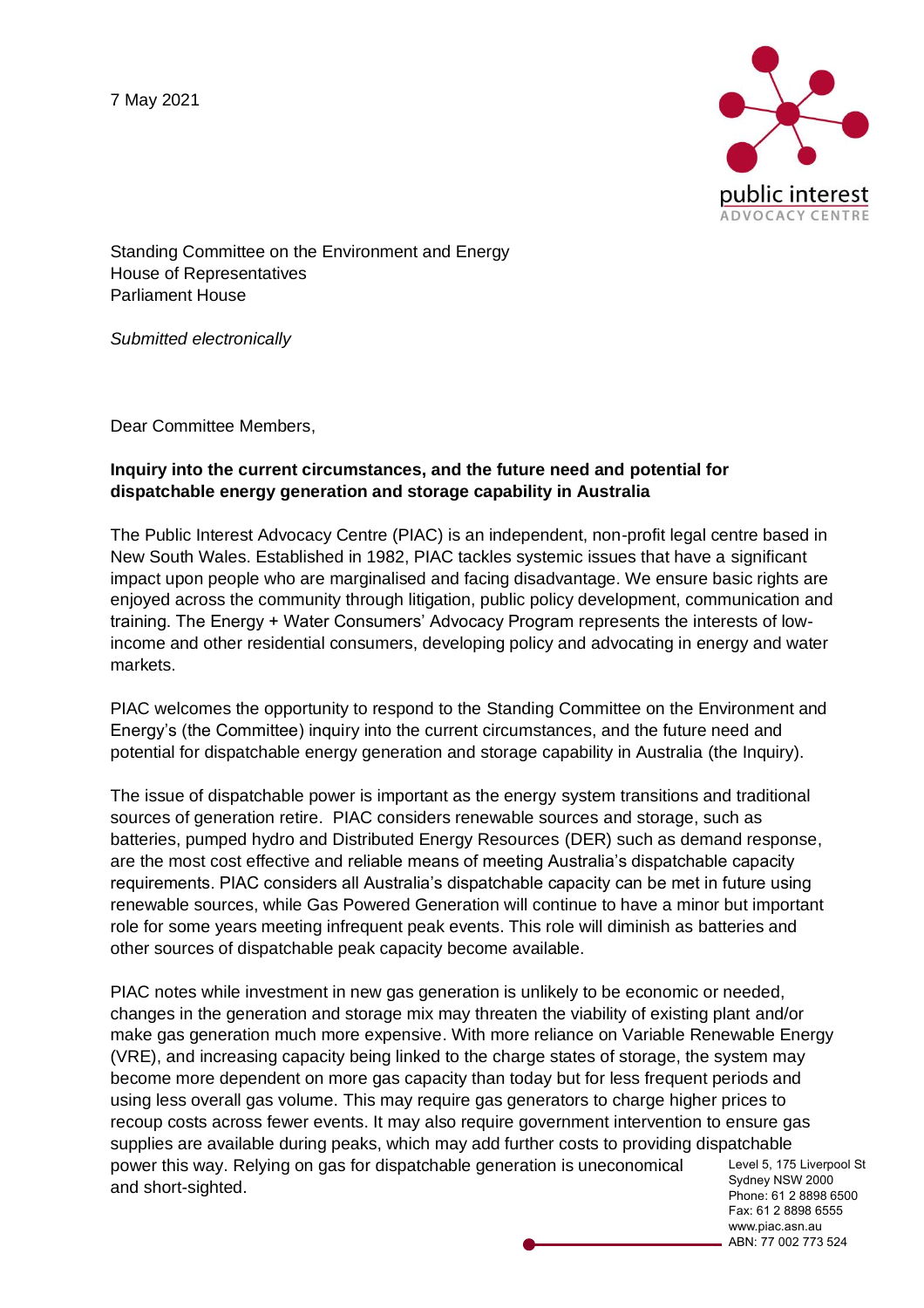PIAC considers a market for flexibility in generation, storage and demand-side resources is needed to ensure sufficient dispatchable generation is available in future. The current energyonly market is not fit to encourage new investment in and provision of flexible energy services needed as the energy system transitions.

As an organisation which has represented the interests of household energy consumers for more than 20 years, PIAC has contributed to many reform processes concerning the current and future need for dispatchable energy generation and storage. We refer to recent previous work relevant to the Terms of Reference below.

All PIAC's submissions can be found by searching our publications page on the PIAC website: <https://piac.asn.au/publications/>

## *Current and future needs*

## **Post-2025 Market Design**

Recommendations for future market design with a focus on increasing access to demand-side resources, improving transmission access and pricing and developing markets for flexibility and essential system services.

[Consultation Paper](https://piac.asn.au/wp-content/uploads/2020/10/20.10.30-PIAC-sub-to-P2025-Market-Design-Consultation-Paper-updated.pdf) (focusses on integration of Distributed Energy Resources and transmission access)

[Issues Paper](https://piac.asn.au/wp-content/uploads/2019/10/19.10.11-submission-post-2025-market-design.pdf) (focusses on the design of markets for flexibility, inertia and storage management) [Two-sided market](https://piac.asn.au/wp-content/uploads/2020/05/20.05.20-PIAC-sub-to-ESB-on-moving-to-a-two-sided-market.pdf) (focusses on design considerations for a two-sided market)

## **[Review of the Gas Supply Guarantee](https://piac.asn.au/wp-content/uploads/2021/04/21.04.15-PIAC-subsmission-to-Gas-Supply-Guarantee-Review.pdf)**

Considers the current and future need for gas in the energy system and whether a Gas Supply Guarantee for peaks is required.

## **[Gas Fired Recovery](https://piac.asn.au/wp-content/uploads/2021/03/21.02.26-PIAC-sub-to-Gas-Fired-Recovery.pdf)**

Considers the current and future role of gas in the energy system and whether more investment is needed to increase gas supply and lower gas prices.

## **[NSW Energy Security Target and Safeguard](https://piac.asn.au/wp-content/uploads/2020/06/20.06.26-PIAC-sub-to-NSW-Energy-Security-Target-and-Safeguard.pdf)**

Consideration of the Energy Security Target and Safeguard provides an additional layer of regulatory security to meet the electricity demand by NSW consumers during summer peak periods. The scheme considers both supply and demand side resources to ensure the most efficient combination of actions is taken.

# *Issues related to system integration, connection, and grid transmission requirements*

# **[Distributed Energy Resources integration](https://piac.asn.au/wp-content/uploads/2020/09/20.09.17-PIAC-letter-to-DER-access-and-pricing-rule-change.pdf)**

Considers a rule change to integrate Distributed Energy Resources (DER) with the introduction of various new pricing measures. We note many of the barriers to the efficient uptake and use of DER can be addressed, and the impacts greatly reduced, by the introduction of more cost reflective tariffs for consumption. We recommend any major reforms to pricing of export or generation capacity should follow, not precede, the full implementation of cost-reflective pricing of consumption.

## **Coordination of generation and transmission investment**

Recommends a whole-of-system coordination and planning framework for the National Energy Market and a new approach to cost and risk sharing for generation-leading transmission investment.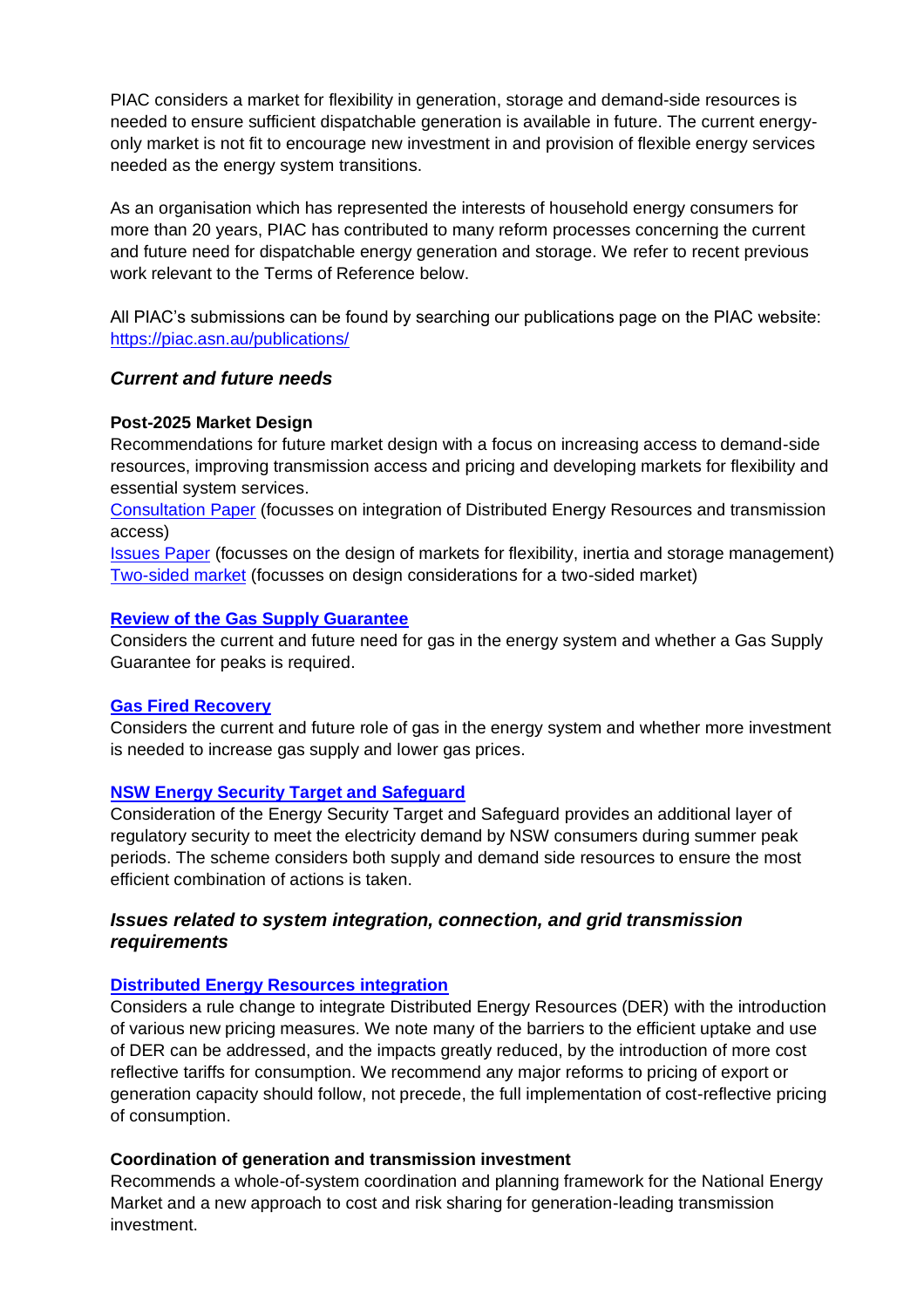[Consultation Paper](https://piac.asn.au/wp-content/uploads/2019/04/19.04.30-PIAC-sub-to-COGATI-consultation-paper.pdf) [Interim report](https://piac.asn.au/wp-content/uploads/2020/10/20.10.20-PIAC-sub-to-COGATI-interim-report-1.pdf)

### **[Governance of Distributed Energy Resources Standards consultation paper](https://piac.asn.au/wp-content/uploads/2020/07/20.07.28-PIAC-to-ESB-Governance-of-DER-standards.pdf)**

Recommends minimum technical standards responsive to the changing needs and opportunities from DER to be defined by industry standards frameworks. In their absence, a new coordinating structure and processes to help prioritise and coordinate technical standards for how DER systems interact with the broader system as a whole.

#### **[Distributed Energy Resources technical standards](https://piac.asn.au/wp-content/uploads/2020/07/20.07.23-PIAC-sub-to-DER-tech-stds-rule-change.pdf)**

Considers a rule change to introduce minimum technical standards for Distributed Energy Resources.

## *Existing, new and emerging technologies*

## **Wholesale Demand Response Mechanism**

Outlines the strong consumer case for Wholesale Demand Response and argues for a rule change to allow third-parties to bid demand response into the wholesale market. [Draft decision](:%20https:/piac.asn.au/wp-content/uploads/2019/10/19.10.30-PIAC-submission-to-AEMC-WDR-draft-decision-Final.pdf) [Consultation paper](https://piac.asn.au/wp-content/uploads/2019/01/19.01.10_PIAC-submission-to-AEMC-wholesale-demand-response-mechansim-rule-change-consultation-paper.pdf) [Consultation supplementary](https://piac.asn.au/wp-content/uploads/2019/01/Public-Interest-Advocacy-Centre-supplementary-submission.pdf)

## **[Consumer Data Right draft energy sector designation](https://piac.asn.au/wp-content/uploads/2020/05/20.05.29-PIAC-sub-to-CDR-for-energy-designation.pdf)**

Consideration of the benefits of risks of introducing a Consumer Data Right for energy, which can facilitate improved access to useful data for consumers and their agents.

#### **[System services rule changes consultation paper](https://piac.asn.au/wp-content/uploads/2020/08/20.08.20-PIAC-sub-to-system-services-rule-changes.pdf)**

General principles for the provision of system services, including the preference for price signals to ensure the optimal mix of flexible generation, and how cost and risk of a market for system services should be recovered.

## **[Future Fuels Strategy discussion paper](https://piac.asn.au/wp-content/uploads/2021/04/21.04.06-PIAC-sub-to-Future-Fuels-Strategy.pdf)**

Assessment of the opportunities of electronic vehicles (EV) to provide wide-ranging benefits for energy consumers. EVs can provide an important and flexible tool to ensure the energy system remains stable and secure, reducing wholesale energy prices, and reducing network costs by deferring or avoiding the need for network augmentation or upgrades.

## **[National Energy Consumer Framework Review Issues Paper 1: New Energy Products and](https://piac.asn.au/wp-content/uploads/2020/02/20.02.21-PIAC-sub-to-NECF-consumer-protections-review-final.pdf)  [Services](https://piac.asn.au/wp-content/uploads/2020/02/20.02.21-PIAC-sub-to-NECF-consumer-protections-review-final.pdf)**

Considers the consumer protections required for new energy products and services to minimise potential harms while encouraging the provision of new, innovative services that benefit consumers.

## **[NSW Energy Saving Scheme](https://piac.asn.au/wp-content/uploads/2020/05/20.05.13-PIAC-submission-to-the-Draft-NSW-Energy-Savings-Scheme-Review-Report-FINAL-1.pdf)**

Provides input to a review of the NSW Energy Saving Scheme and highlights the scheme is not currently incentivising energy activities to be undertaken in residential properties. Recommendations include creating Scheme targets for residential and low income household retrofits, expanding the list of eligible energy saving activities and introducing a factor to incentivise activities in areas of network constraint.

# **Comparative efficiency, cost, timeliness of development and delivery, and other features of various technologies**